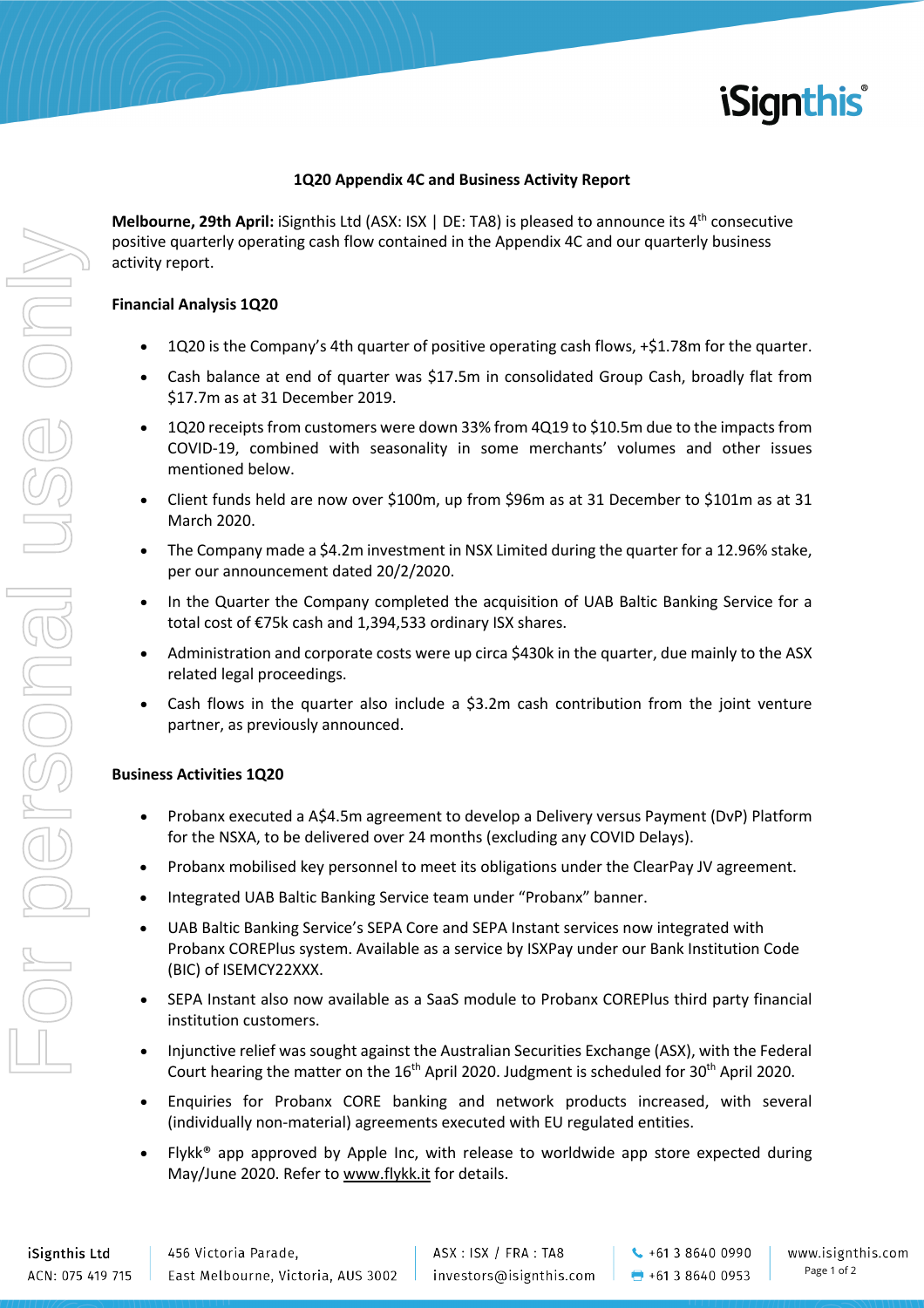

- Focus on enhancing AML compliance, including:
	- Partnership agreement executed with Lexis Nexis, allowing the incorporation of Lexis Nexis data into our systems for resale to third parties consuming our Paydentity service or Probanx solutions.
	- Paydentity™ cascade extended to include BankID from Norway and Sweden, with Finland under integration, to complement the previously integrated  $3<sup>rd</sup>$  party instant electronic verification sources, further expanding our 'instant' KYC(C) capability. The Company's patented Payment Instrument Verification (PIV) processes continue to be utilised where instant electronic verification methods are not available, reducing KYC(C) from a manual process that takes days, to a process that is online and takes minutes. PIV relies upon verification of bank accounts and regulated cards.
- Integration completed to two key gaming platforms, extending our platform integrations beyond the exchange and trading platforms integrated during 2018.
- Due to the COVID-19 lock down requirements of Federal and State governments in Australia, and Governments of Cyprus, Lithuania, the Netherlands, and the United Kingdom, ISX, similar to other companies, implemented work from home and other operational strategies, as part of its Pandemic Policy and Business Continuity Plans, to mitigate the effects on staff and operations of the spread of the virus in the wider community.
- COVID-19 impacted March revenues indirectly, with almost 3 weeks of processing time being lost. The Company failed to process transactions across a number of card schemes as a consequence of either the scheme itself being technically or commercially un-responsive, arrangements with the schemes being subject to further commercial or due diligence requirements, or the Company itself changing its systems without taking into consideration the impact on the scheme. By way of example, our PCI DSS certification, despite having been successfully audited and submitted to the relevant scheme on time, was not updated by one of the card schemes, leading to suspension of some processing services.
- Processing to merchants across the Visa network was also suspended for parts of March pending response to Visa re queries on ASX *"investigation*", concerns re "derogatory media" and the focus on high risk merchants. The Company is providing Visa with information regarding the ASX *"investigation*" and other matters. Visa has notified that their response times on this matter have been impacted by COVID-19.
- Other COVID-19 impacted matters include :
	- Our Tier 1 Australian processing rollout being delayed and will not meet the May 2020 anticipated timetable, due to unavailability of test slots from the major card schemes. This is as yet to be rescheduled but is anticipated to be later in the year.
	- SWIFT rollout has also been deferred, until such time as test slots will become available. The Company does not at this stage have visibility on expected dates.
	- ASIC has advised that as a direct consequence of COVID-19, consideration of our application under Corporations Regulation 7.2.16 is taking longer than anticipated to assess.

### **Authorised on behalf of ISX by the CFO & Company Secretary, Elizabeth Warrell and Managing Director, NJ Karantzis**

 $\leftarrow$  +61 3 8640 0990  $+61386400953$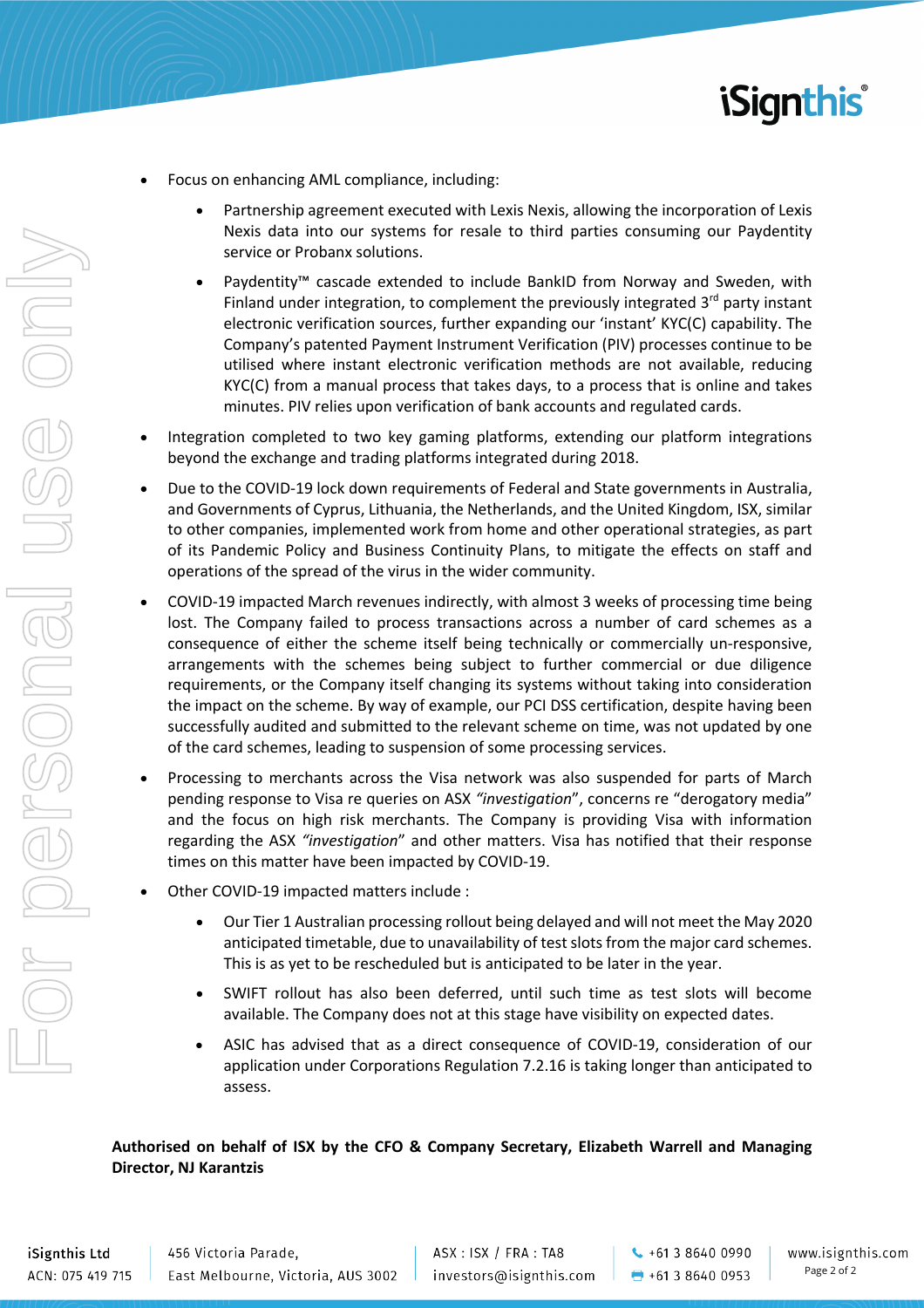# **Appendix 4C**

# **Quarterly cash flow report for entities subject to Listing Rule 4.7B**

|            | Name of entity                                      |                                          |                                                |
|------------|-----------------------------------------------------|------------------------------------------|------------------------------------------------|
|            | <b>ISIGNTHIS LTD</b>                                |                                          |                                                |
| <b>ABN</b> |                                                     | Quarter ended ("current quarter")        |                                                |
|            | 93 075 419 715                                      | 31 MARCH 2020 - 1Q20                     |                                                |
|            | <b>Consolidated statement of cash flows</b>         | <b>Current quarter</b><br>1Q20 - \$A'000 | <b>Year to date</b><br>$(3$ months)<br>\$A'000 |
| 1.         | <b>Cash flows from operating activities</b>         |                                          |                                                |
| 1.1        | Receipts from customers                             | 10,500                                   | 10,500                                         |
| 1.2        | Payments for                                        |                                          |                                                |
|            | research and development<br>(a)                     | (190)                                    | (190)                                          |
|            | product manufacturing and operating<br>(b)<br>costs | (5,506)                                  | (5,506)                                        |
|            | advertising and marketing<br>(c)                    | (80)                                     | (80)                                           |
|            | leased assets<br>(d)                                | (79)                                     | (79)                                           |
|            | (e) staff costs                                     | (1,626)                                  | (1,626)                                        |
|            | administration and corporate costs<br>(f)           | (1, 344)                                 | (1, 344)                                       |
| 1.3        | Dividends received (see note 3)                     |                                          |                                                |
| 1.4        | Interest received                                   | 26                                       | 26                                             |
| 1.5        | Interest and other costs of finance paid            |                                          |                                                |
| 1.6        | Income taxes paid                                   |                                          |                                                |
| 1.7        | Government grants and tax incentives                | 75                                       | 75                                             |
| 1.8        | Other (provide details if material)                 |                                          |                                                |
| 1.9        | Net cash from / (used in) operating<br>activities   | 1,776                                    | 1,776                                          |
| 2.         | <b>Cash flows from investing activities</b>         |                                          |                                                |
| 2.1        | Payments to acquire:                                |                                          |                                                |
|            | entities<br>(a)                                     |                                          |                                                |
|            | businesses<br>(b)                                   |                                          |                                                |
|            | property, plant and equipment<br>(c)                | (492)                                    | (492)                                          |
|            | investments<br>(d)                                  | (4,200)                                  | (4,200)                                        |
|            | intellectual property & intangibles<br>(e)          | (522)                                    | (522)                                          |
|            | other non-current assets<br>(f)                     |                                          |                                                |
|            |                                                     |                                          |                                                |

For personal use only JSG ONN ICOGISODEI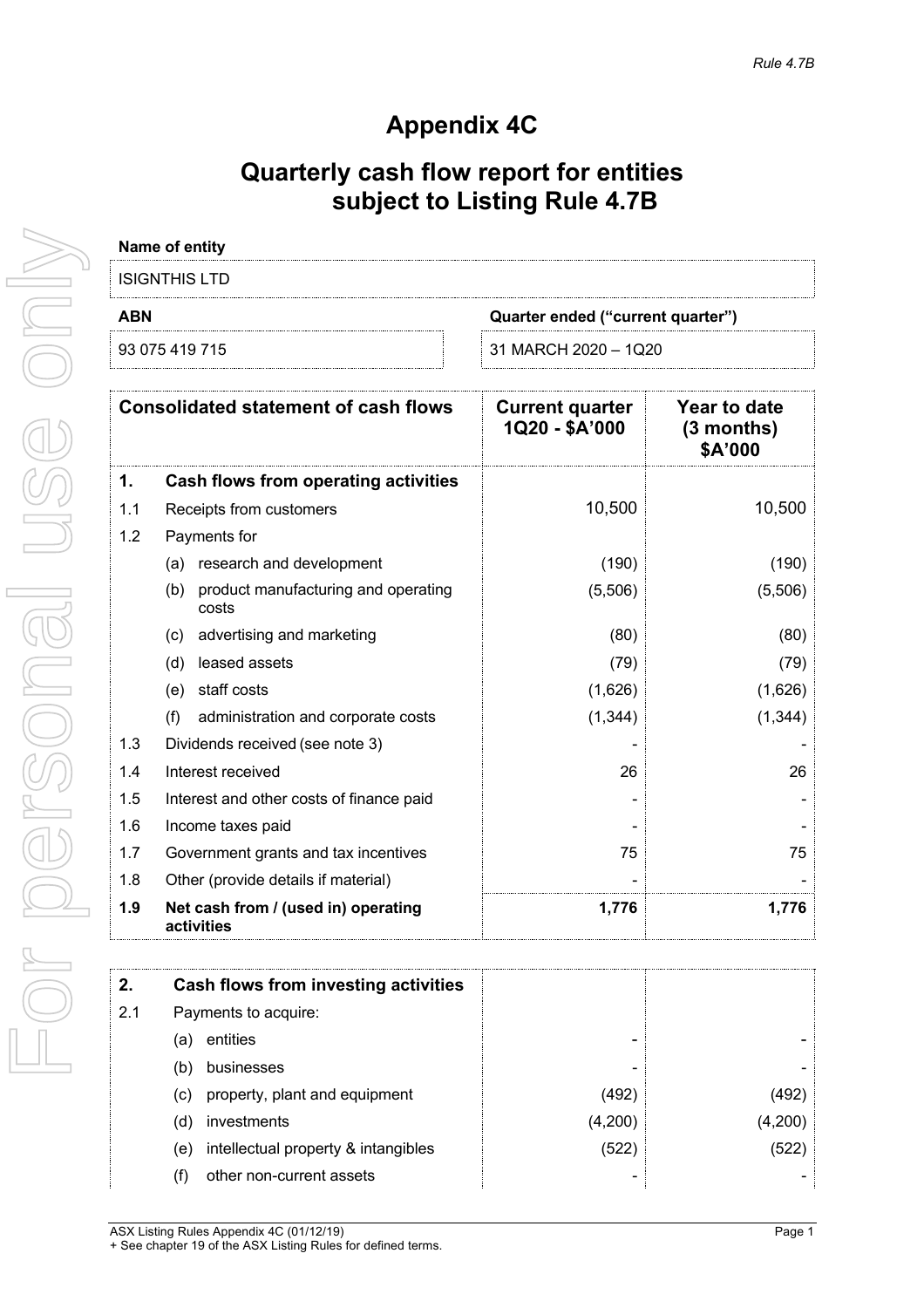|      | <b>Consolidated statement of cash flows</b>                                                   | <b>Current quarter</b><br>1Q20 - \$A'000 | <b>Year to date</b><br>$(3$ months)<br>\$A'000 |
|------|-----------------------------------------------------------------------------------------------|------------------------------------------|------------------------------------------------|
| 2.2  | Proceeds from disposal of:                                                                    |                                          |                                                |
|      | entities<br>(a)                                                                               |                                          |                                                |
|      | (b)<br>businesses                                                                             |                                          |                                                |
|      | property, plant and equipment<br>(c)                                                          |                                          |                                                |
|      | (d)<br>investments                                                                            |                                          |                                                |
|      | intellectual property & intangibles<br>(e)                                                    |                                          |                                                |
|      | other non-current assets<br>(f)                                                               |                                          |                                                |
| 2.3  | Cash flows from loans to other entities                                                       |                                          |                                                |
| 2.4  | Dividends received (see note 3)                                                               |                                          |                                                |
| 2.5  | Other (Cash contribution from Joint Venture<br>partner)                                       | 1,888                                    | 1,888                                          |
|      | Other (Cash contribution from Joint Venture<br>partner - non-controlling interest)            | 1,312                                    | 1,312                                          |
| 2.6  | Net cash from / (used in) investing<br>activities                                             | (2,014)                                  | (2,014)                                        |
|      |                                                                                               |                                          |                                                |
| 3.   | <b>Cash flows from financing activities</b>                                                   |                                          |                                                |
| 3.1  | Proceeds from issues of equity securities<br>(excluding convertible debt securities)          |                                          |                                                |
| 3.2  | Proceeds from issue of convertible debt<br>securities                                         |                                          |                                                |
| 3.3  | Proceeds from exercise of options                                                             | 361                                      | 361                                            |
| 3.4  | Transaction costs related to issues of<br>equity securities or convertible debt<br>securities |                                          |                                                |
| 3.5  | Proceeds from borrowings                                                                      |                                          |                                                |
| 3.6  | Repayment of borrowings                                                                       |                                          |                                                |
| 3.7  | Transaction costs related to loans and<br>borrowings                                          |                                          |                                                |
| 3.8  | Dividends paid                                                                                |                                          |                                                |
| 3.9  | Other (merchant security received and card<br>scheme membership security)                     | (1, 174)                                 | (1, 174)                                       |
| 3.10 | Net cash from / (used in) financing<br>activities                                             | (813)                                    | (813)                                          |
|      |                                                                                               |                                          |                                                |
| 4.   | Net increase / (decrease) in cash and<br>cash equivalents for the period                      |                                          |                                                |
| 4.1  | Cash and cash equivalents at beginning of<br>period                                           | 17,704                                   | 17,704                                         |
| 4.2  | Net cash from / (used in) operating<br>activities (item 1.9 above)                            | 1,776                                    | 1,776                                          |

For personal use only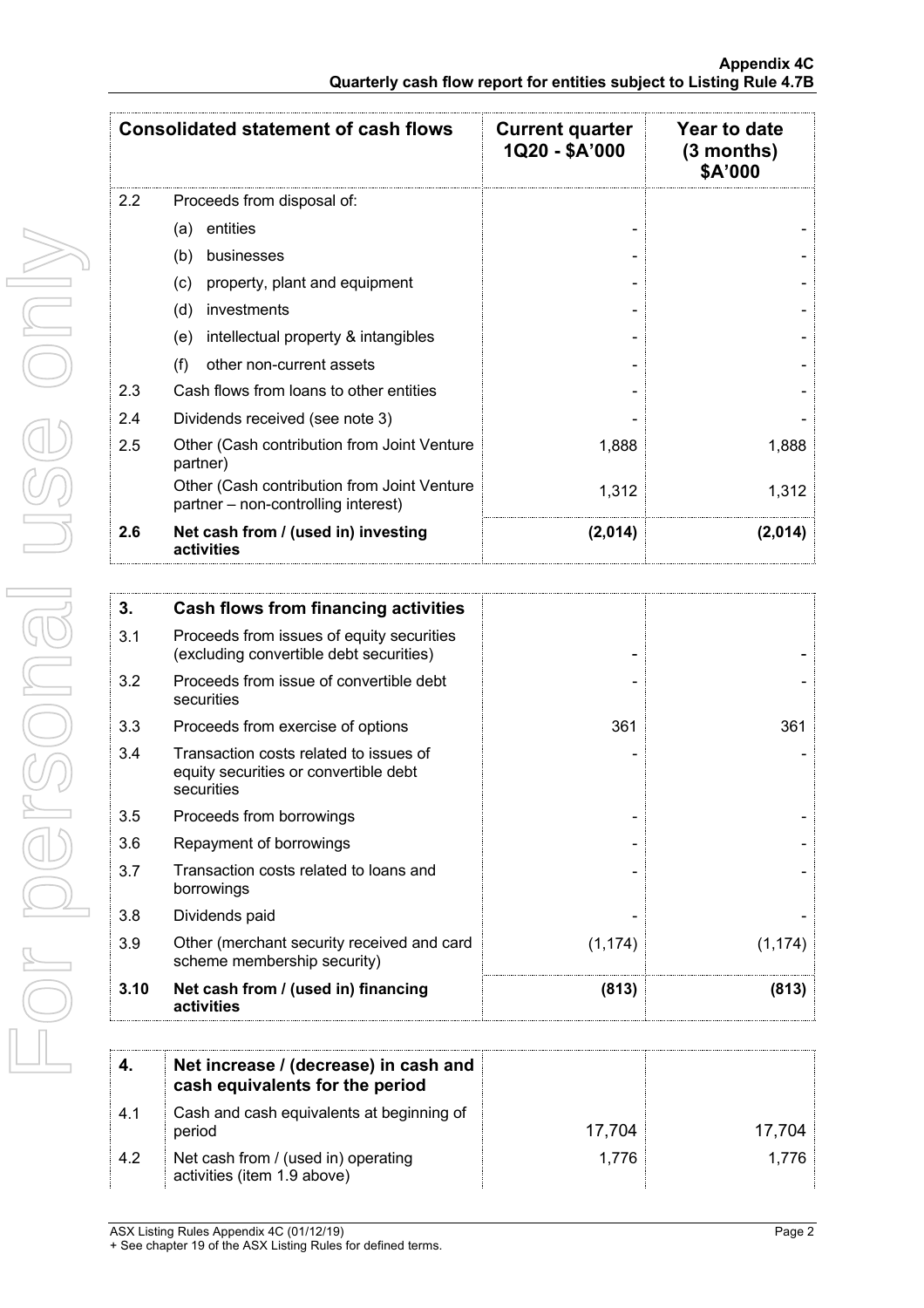|     | <b>Consolidated statement of cash flows</b>                         | <b>Current quarter</b><br>1Q20 - \$A'000 | Year to date<br>$(3$ months)<br>\$A'000 |
|-----|---------------------------------------------------------------------|------------------------------------------|-----------------------------------------|
| 4.3 | Net cash from / (used in) investing activities<br>(item 2.6 above)  | (2,014)                                  | (2,014)                                 |
| 4.4 | Net cash from / (used in) financing activities<br>(item 3.10 above) | (813)                                    | (813)                                   |
| 4.5 | Effect of movement in exchange rates on<br>cash held                | 812                                      | 812                                     |
| 4.6 | Cash and cash equivalents at end of<br>period                       | 17.465                                   | 17.465                                  |

| 5.  | Reconciliation of cash and cash<br>equivalents<br>at the end of the quarter (as shown in the<br>consolidated statement of cash flows) to the<br>related items in the accounts | <b>Current quarter</b><br>1Q20 - \$A'000 | <b>Previous quarter</b><br>\$A'000 |
|-----|-------------------------------------------------------------------------------------------------------------------------------------------------------------------------------|------------------------------------------|------------------------------------|
| 5.1 | <b>Bank balances</b>                                                                                                                                                          | 17.465                                   | 17.704                             |
| 5.2 | Call deposits                                                                                                                                                                 |                                          |                                    |
| 5.3 | <b>Bank overdrafts</b>                                                                                                                                                        |                                          |                                    |
| 5.4 | Other (provide details)                                                                                                                                                       |                                          |                                    |
| 5.5 | Cash and cash equivalents at end of<br>quarter (should equal item 4.6 above)                                                                                                  | 17,465                                   | 17.704                             |

| 6.  | Payments to related parties of the entity and their<br>associates                          | <b>Current quarter</b><br><b>\$A'000</b> |
|-----|--------------------------------------------------------------------------------------------|------------------------------------------|
| 6.1 | Aggregate amount of payments to related parties and their<br>associates included in item 1 |                                          |
| 6.2 | Aggregate amount of payments to related parties and their<br>associates included in item 2 |                                          |

Note: if any amounts are shown in items 6.1 or 6.2, your quarterly activity report must include a description of, and an explanation for, such payments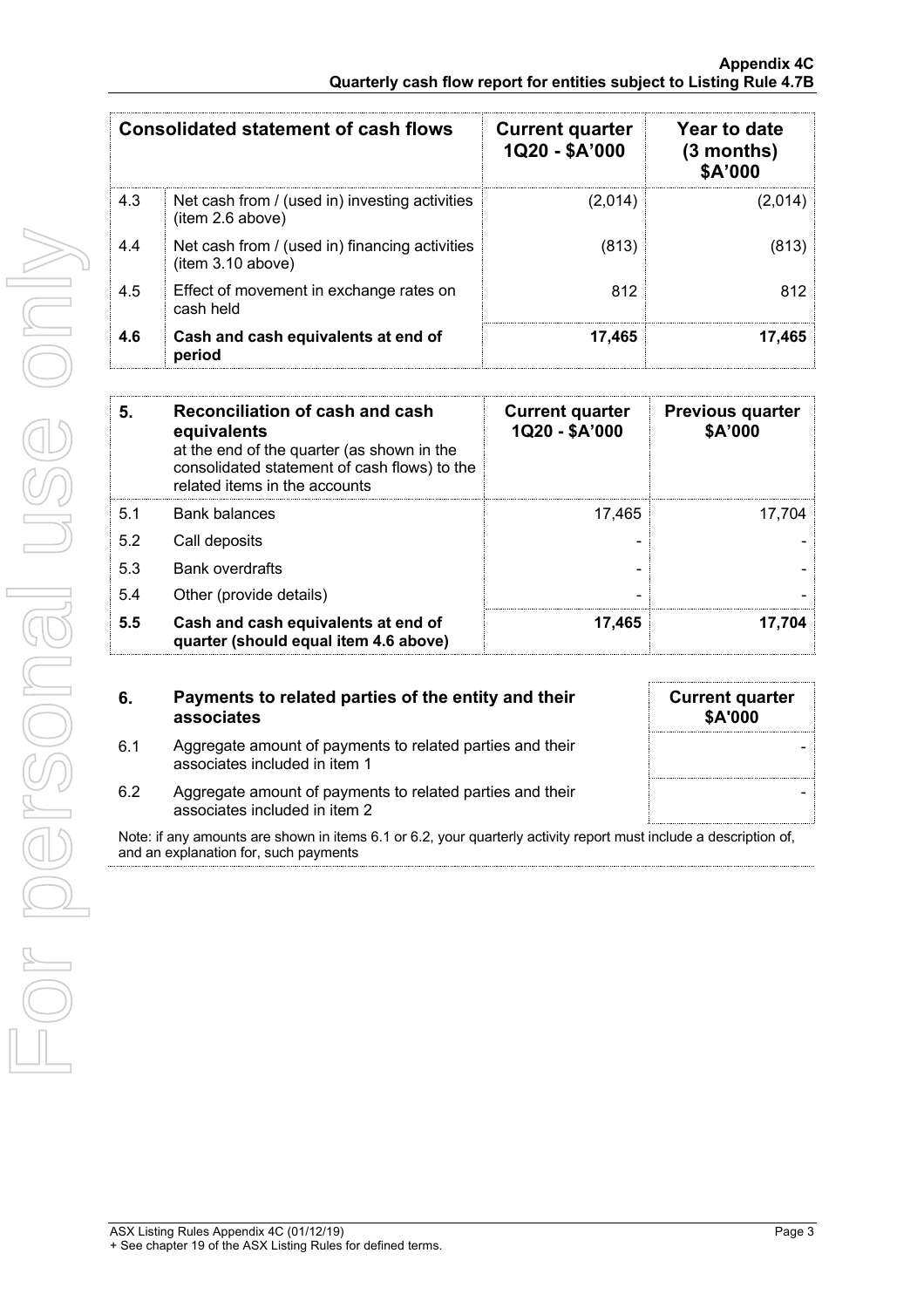| 7.  | <b>Financing facilities</b><br>Note: the term "facility' includes all forms of financing<br>arrangements available to the entity.                                                                                                                                                                                                                    | <b>Total facility</b><br>amount at quarter<br>end | Amount drawn at<br>quarter end<br>\$A'000                                                        |
|-----|------------------------------------------------------------------------------------------------------------------------------------------------------------------------------------------------------------------------------------------------------------------------------------------------------------------------------------------------------|---------------------------------------------------|--------------------------------------------------------------------------------------------------|
|     | Add notes as necessary for an understanding of the<br>sources of finance available to the entity.                                                                                                                                                                                                                                                    | \$A'000                                           |                                                                                                  |
| 7.1 | Loan facilities                                                                                                                                                                                                                                                                                                                                      |                                                   |                                                                                                  |
| 7.2 | Credit standby arrangements                                                                                                                                                                                                                                                                                                                          |                                                   |                                                                                                  |
| 7.3 | Other (please specify)                                                                                                                                                                                                                                                                                                                               |                                                   |                                                                                                  |
| 7.4 | <b>Total financing facilities</b>                                                                                                                                                                                                                                                                                                                    |                                                   |                                                                                                  |
| 7.5 | Unused financing facilities available at quarter end                                                                                                                                                                                                                                                                                                 |                                                   |                                                                                                  |
| 7.6 | Include in the box below a description of each facility above, including the lender, interest<br>rate, maturity date and whether it is secured or unsecured. If any additional financing<br>facilities have been entered into or are proposed to be entered into after quarter end,<br>include a note providing details of those facilities as well. |                                                   |                                                                                                  |
| N/A |                                                                                                                                                                                                                                                                                                                                                      |                                                   |                                                                                                  |
| 8.  | Estimated cash available for future operating activities                                                                                                                                                                                                                                                                                             |                                                   | \$A'000                                                                                          |
|     | Net cash from / (used in) operating activities (Item 1.9)                                                                                                                                                                                                                                                                                            |                                                   |                                                                                                  |
| 8.1 |                                                                                                                                                                                                                                                                                                                                                      |                                                   |                                                                                                  |
| 8.2 | Cash and cash equivalents at quarter end (Item 4.6)                                                                                                                                                                                                                                                                                                  |                                                   |                                                                                                  |
| 8.3 | Unused finance facilities available at quarter end (Item 7.5)                                                                                                                                                                                                                                                                                        |                                                   |                                                                                                  |
| 8.4 | Total available funding (Item 8.2 + Item 8.3)                                                                                                                                                                                                                                                                                                        |                                                   |                                                                                                  |
| 8.5 | Estimated quarters of funding available (Item 8.4 divided by<br>Item 8.1)                                                                                                                                                                                                                                                                            |                                                   |                                                                                                  |
| 8.6 | If Item 8.5 is less than 2 quarters, please provide answers to the following questions:                                                                                                                                                                                                                                                              |                                                   |                                                                                                  |
|     | Does the entity expect that it will continue to have the current level of net operating<br>1.<br>cash flows for the time being and, if not, why not?                                                                                                                                                                                                 |                                                   |                                                                                                  |
|     | Answer: N/A                                                                                                                                                                                                                                                                                                                                          |                                                   |                                                                                                  |
|     | 2.<br>Has the entity taken any steps, or does it propose to take any steps, to raise further<br>cash to fund its operations and, if so, what are those steps and how likely does it<br>believe that they will be successful?                                                                                                                         |                                                   |                                                                                                  |
|     | Answer: N/A                                                                                                                                                                                                                                                                                                                                          |                                                   | 1,776<br>17,465<br>17,465<br>N/A as cash from<br>operating activities in<br>item 8.1 is positive |
|     | 3.<br>Does the entity expect to be able to continue its operations and to meet its business<br>objectives and, if so, on what basis?                                                                                                                                                                                                                 |                                                   |                                                                                                  |